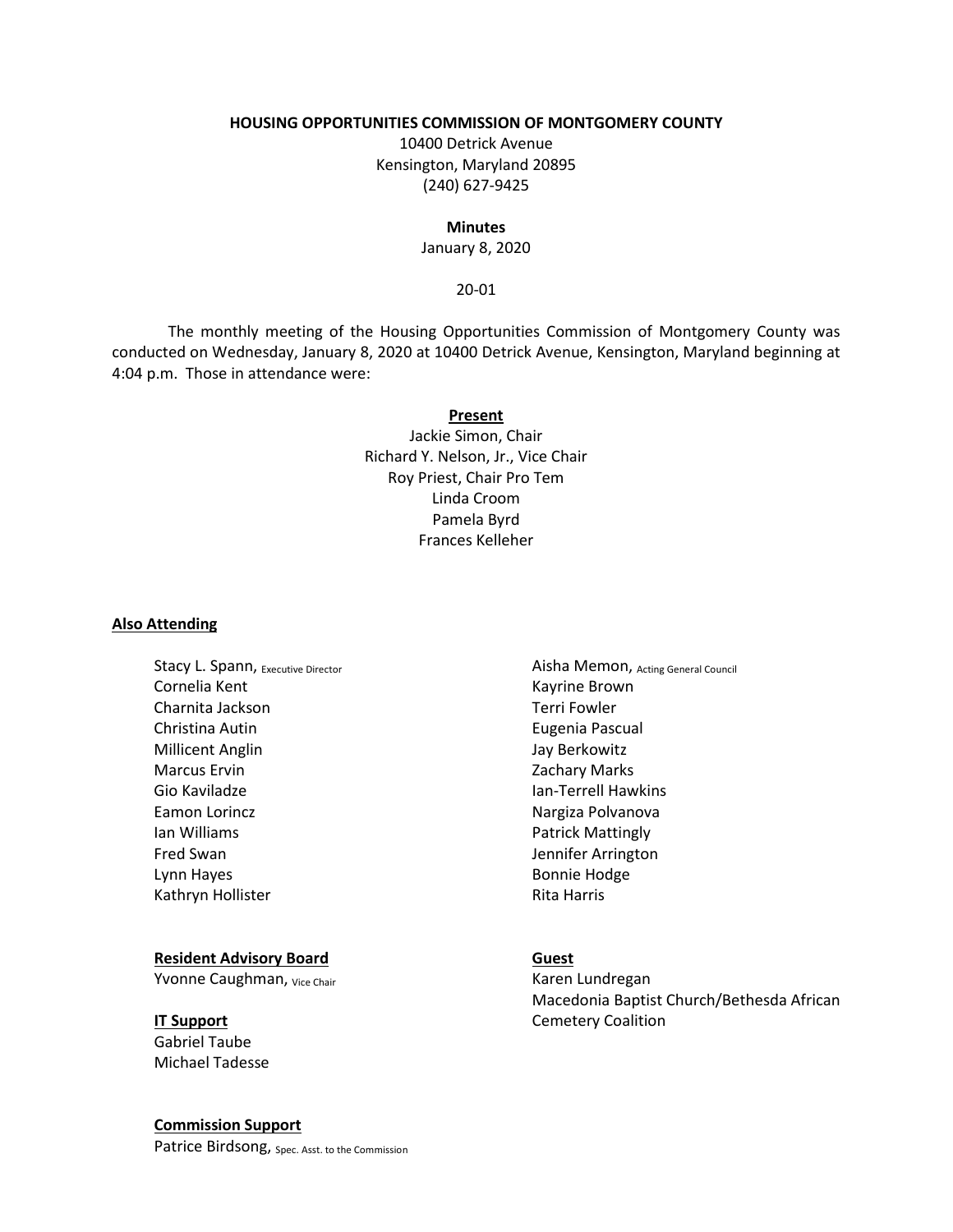HOC Minutes January 8, 2020 Page 2 of 12

#### I. **Information Exchange**

#### **Resident Advisory Board (RAB)**

• Yvonne Caughman, Vice Chair, updated on activities of the Resident Advisory Board. The RAB is interviewing new members.

#### **Community Forum**

- Karen Lundregan continues to address the Board with her allegations of discrimination and retaliation from staff.
- Macedonia Baptist Church/Moses African American Cemetery Group addressed the Board with individual comments on the Legislation Hearing.
- II. **Approval of Minutes** The minutes were approved as submitted with a motion by Commissioner Byrd and seconded by Commissioner Croom. Affirmative votes were cast by Commissioners Simon, Nelson, Priest, Croom, Byrd, and Kelleher.
	- **A. Approval of Minutes of December 11, 2019**
	- **B. Approval of Minutes of December 11, 2019 Administrative Session**

#### III. **Consent Items**

**A. None**

#### IV. **Information Exchange Continued**

#### **Report of the Executive Director**

• Mr. Spann highlighted some of HOC's accomplishments: 2019 Holiday Giving continued – Over 350 residents received direct assistance from HOC; Santa Store opened on December 22, 2019; The Bethesda Fire Department donated toys and gifts to some of our families; The Fatherhood Initiative – 60 Fathers completed the program.

#### **Commissioner Exchange**

• Vice Chair Nelson congratulated Executive Director Stacy Spann on his appointment to the NAHRO Board of Governors.

#### V. **ADMINISTRATIVE AND SPECIAL SESSION RATIFICATION A. None**

#### VI. **COMMITTEE REPORTS and RECOMMENDATIONS FOR ACTION**

- **A. Budget, Finance and Audit Committee –** *Com. Nelson, Chair*
	- **1. Acceptance of First Quarter FY'20 Budget to Actual Statement**

Cornelia Kent, Chief Financial Officer, and Terri Fowler, Budget Officer, were the presenters.

The following resolution was adopted upon a motion by Vice Chair Nelson and seconded by Commissioner Kelleher. Affirmative votes were cast by Commissioners Simon, Nelson, Priest, Croom, Byrd, and Kelleher.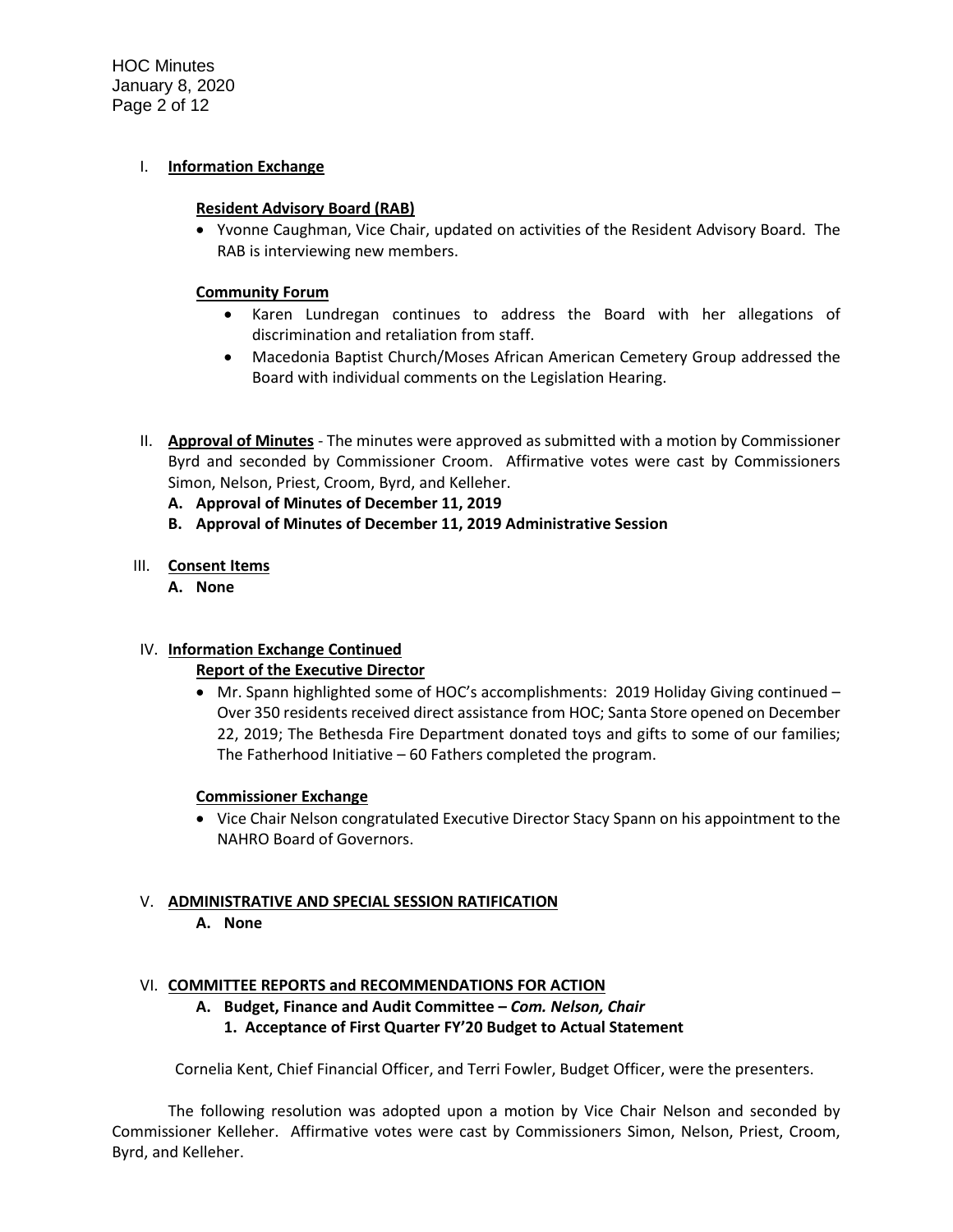# **RESOLUTION NO.: 20-01 Re: Acceptance of First Quarter FY'20 Budget to Actual Statements**

**WHEREAS**, the Budget Policy for the Housing Opportunities Commission of Montgomery County ("HOC" or "Commission") states that quarterly budget to actual statements will be reviewed by the Commission; and

**WHEREAS**, the Commission reviewed the First Quarter FY'20 Budget to Actual Statements during its January 8, 2020 meeting.

**NOW, THEREFORE, BE IT RESOLVED** by the Housing Opportunities Commission of Montgomery County that it hereby accepts the First Quarter FY'20 Budget to Actual Statements.

# **2. Approval of FY'20 First Quarter Budget Amendment**

Cornelia Kent, Chief Financial Officer, and Terri Fowler, Budget Officer, were the presenters.

The following resolution was adopted upon a motion by Vice Chair Nelson and seconded by Chair Pro Tem Priest. Affirmative votes were cast by Commissioners Simon, Nelson, Priest, Croom, Byrd, and Kelleher.

# **RESOLUTION NO.: 20-02 Re: Approval of FY'20 First Quarter Budget Amendment**

**WHEREAS**, the Housing Opportunities Commission of Montgomery County (the "Commission") adopted a budget for FY'20 on June 5, 2019;

**WHEREAS**, the Commission's Budget Policy allows for amendments to the budget;

**WHEREAS**, the net effect of the FY'20 First Quarter Budget Amendment is a balanced budget;

**WHEREAS**, the total FY'20 Operating Budget increased from \$276,161,036 to \$276,361,036;

**WHEREAS**, the total FY'20 Capital Budget increased from \$154,279,276 to \$155,206,111;

and

**WHEREAS**, approval of the budget amendments to revise the FY'20 budget will reflect an accurate plan for the use of the Commission's resources for the remainder of FY'20.

**NOW, THEREFORE, BE IT RESOLVED** by the Housing Opportunities Commission of Montgomery County that it hereby amends the FY'20 Operating Budget by increasing total revenues and expenses for the Commission from \$276,161,036 to \$276,361,036.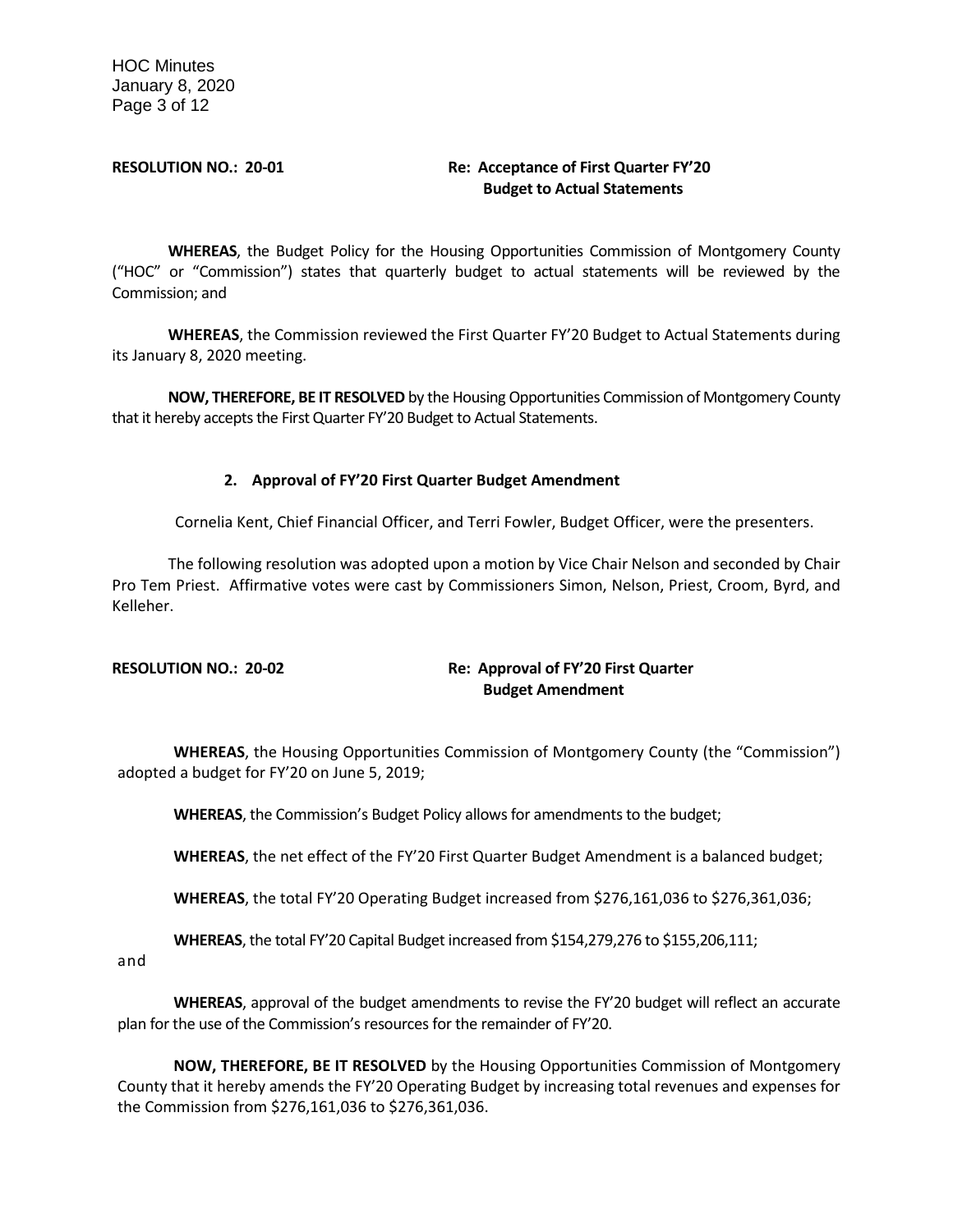**BE IT ALSO RESOLVED** that the Housing Opportunities Commission of Montgomery County hereby amends the FY'20 Capital Budget by increasing revenues and expenses for the Commission from \$154,279,276 million to \$155,206,111.

#### **3. Authorization to Write-off Bad Debt Related to Tenant Accounts Receivable**

Cornelia Kent, Chief Financial Officer, and Eugenia Pascual, Controller, were the presenters.

The following resolution was adopted upon a motion by Vice Chair Nelson and seconded by Commissioner Kelleher. Affirmative votes were cast by Commissioners Simon, Nelson, Priest, Croom, Byrd, and Kelleher.

| <b>RESOLUTION NO.: 20-03</b> | <b>RE: Authorization to Write off Bad Debt</b> |
|------------------------------|------------------------------------------------|
|                              | Related to Tenant Accounts                     |
|                              | Receivable                                     |

**WHEREAS**, the current policy of the Housing Opportunities Commission of Montgomery County ("HOC") is (i) to provide for an allowance for tenant accounts receivable balances that are delinquent for more than ninety (90) days; and (ii) to propose the write-off of former tenant balances; and

**WHEREAS**, staff periodically proposes the write-off of uncollected former tenant balances which updates the financial records to accurately reflect the receivables and the potential for collection; and

**WHEREAS**, the proposed write-off of former tenant accounts receivable balances for the period July 1, 2019 – September 30, 2019 is \$45,338, consisting of \$26,413 from Opportunity Housing properties, \$12,494 from RAD properties, \$4,108 from Rental Assistance Sec8 Repays, and \$2,323 from Supportive Housing program.

**NOW, THEREFORE, BE IT RESOLVED** that the Housing Opportunities Commission of Montgomery County authorizes and directs the Executive Director, or his designee, without further action on its part, to take any and all actions necessary and proper to write off \$45,338 in bad debt related to (i) tenant accounts receivable balances that are delinquent for more than ninety (90) days, and (ii) former tenant balances, including the execution of any and all documents related thereto.

# **4. Shady Grove Apartments Limited Partnership: Approval to Renew the Property Management Contract**

Charnita Jackson, Director of Property Management, and Jay Berkowerts, Asset Manager, were the presenters.

The following resolution was adopted upon a motion by Chair Pro Tem Priest and seconded by Commissioner Kelleher. Affirmative votes were cast by Commissioners Simon, Nelson, Priest, Croom, Byrd, and Kelleher.

#### **RESOLUTION NO.: 20-04 RE: Shady Grove Apartments Limited Partnership: Approval to Renew Property Management Contract**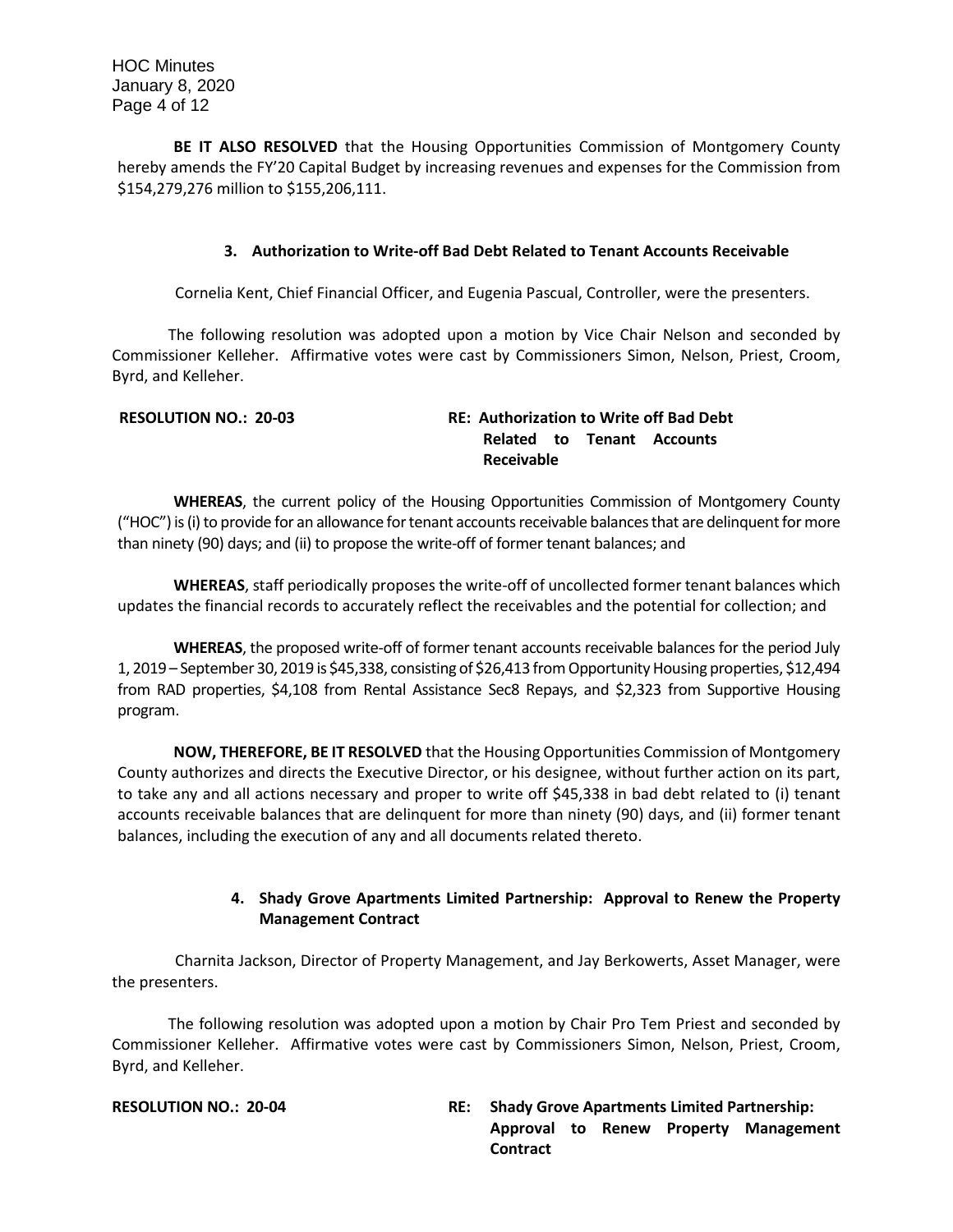HOC Minutes January 8, 2020 Page 5 of 12

**WHEREAS**, the Housing Opportunities Commission of Montgomery County ("HOC") is the general partner of Shady Grove Apartments Limited Partnership ("Shady Grove LP"), and Shady Grove LP owns the development known as Shady Grove Apartments located in Gaithersburg, Maryland ("Shady Grove"); and

**WHEREAS**, staff desires to renew the current property management contract at Shady Grove for one (1) year with Edgewood/Vantage Management.

**NOW, THEREFORE, BE IT RESOLVED** by the Housing Opportunities Commission of Montgomery County, acting for itself and on behalf of Shady Grove Apartments Limited Partnership, as its general partner, that the Executive Director is hereby authorized and directed to execute a one (1) year renewal of the property management contact at Shady Grove.

**BE IT FURTHER RESOLVED** by the Housing Opportunities Commission of Montgomery County that the Executive Director, or his designee, is hereby authorized and directed, without any further action on its part, to take any and all other actions necessary and proper to carry out the transactions contemplated herein, including the execution of any documents related thereto.

# **5. Pooks Hill Court: Approval to Renew Property Management Contract through December 22, 2020**

Charnita Jackson, Director of Property Management, and Millicent Anglin, Asset Manager, were the presenters.

The following resolution was adopted upon a motion by Vice Chair Nelson and seconded by Chair Pro Tem Priest. Affirmative votes were cast by Commissioners Simon, Nelson, Priest, Croom, Byrd, and Kelleher.

# **RESOLUTION NO.: 20-05 RE: Pooks Hill Court: Approval to Renew the Property Management Contract Through December 22, 2020**

**WHEREAS,** the Housing Opportunities Commission of Montgomery County ("HOC") owns the development known as Pooks Hill Court located in Bethesda, Maryland; and

**WHEREAS**, staff desires to renew the current property management contract at Pooks Hill Court with Vantage Management through December 22, 2020.

**NOW, THEREFORE, BE IT RESOLVED** by the Housing Opportunities Commission of Montgomery County that the Executive Director is hereby authorized and directed to execute a renewal of the property management contract at Pooks Hill Court with Vantage Management through December 22, 2020.

**BE IT FURTHER RESOLVED** by the Housing Opportunities Commission of Montgomery County that the Executive Director, or his designee, is hereby authorized and directed, without any further action on its part, to take any and all other actions necessary and proper to carry out the transactions contemplated herein, including the execution of any documents related thereto.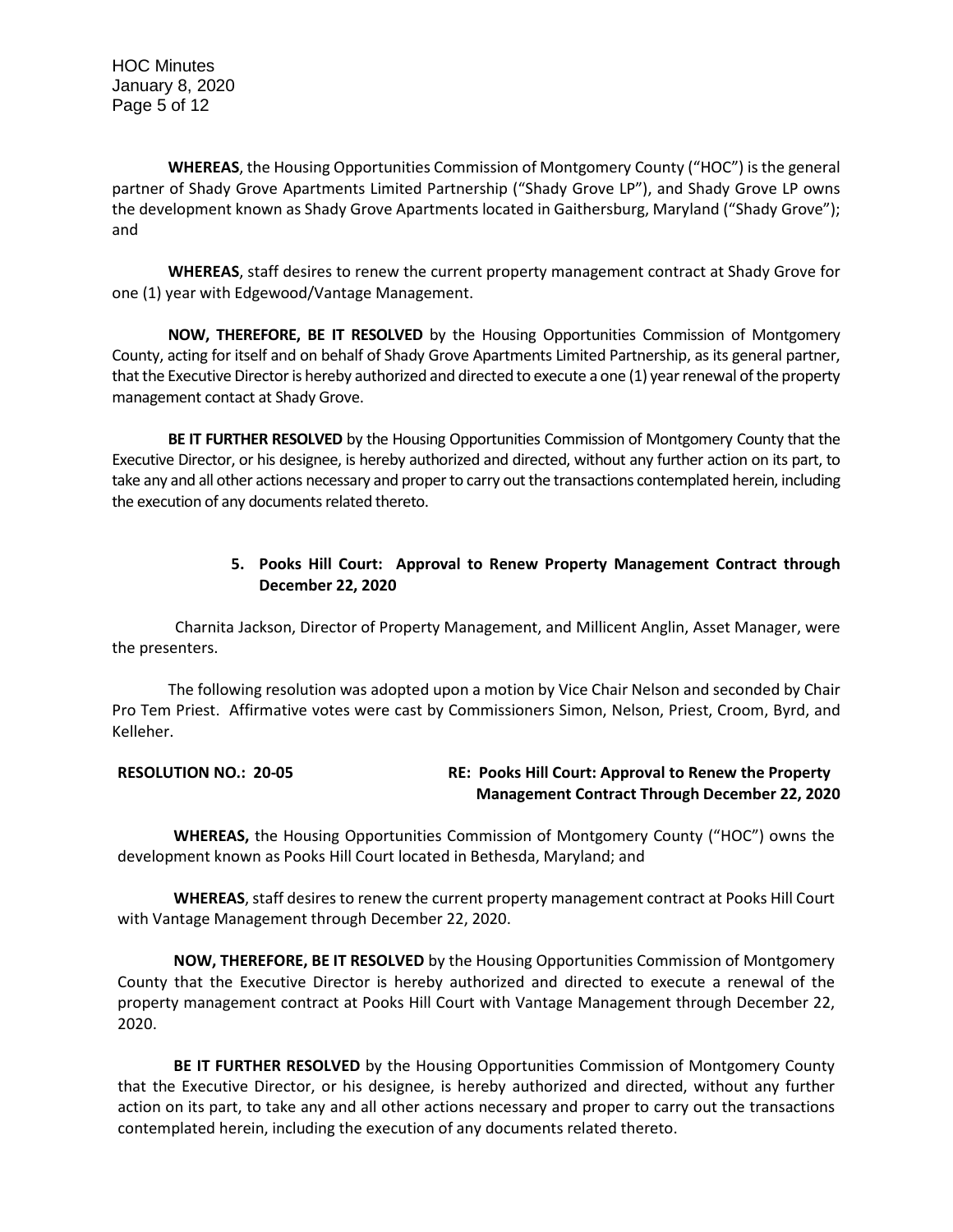**B. Development and Finance Committee –** *Com. Simon, Chair*

# **1. Bond Counsel Contracts: Renewal with Kutak Rock LLP and Ballard Spahr LLP in Accordance with the Current Contract and Approval to select Kutak Rock LLP as sole bond counsel for the General Trust Indenture**

Kayrine Brown, Chief Investment and Real Estate Officer, was the presenter.

The following resolution was adopted upon a motion by Chair Pro Tem Priest and seconded by Vice Chair Nelson. Affirmative votes were cast by Commissioners Simon, Nelson, Priest, Croom, Byrd, and Kelleher.

| <b>RESOLUTION NO.: 20-06</b> | Re: Bond Counsel Contracts: Renewal with Kutak |
|------------------------------|------------------------------------------------|
|                              | Rock LLP and Ballard Spahr LLP in Accordance   |
|                              | with the Current Contracts and Approval to     |
|                              | select Kutak Rock LLP as sole bond counsel for |
|                              | the General Trust Indenture                    |

**WHEREAS**, the Housing Opportunities Commission of Montgomery County (the "Commission") is a public body corporate and politic duly organized under Division II of the Housing and Community Development Article of the Annotated Code of Maryland, as amended, known as the Housing Authorities Law, and, as further provided in that certain Memorandum of Understanding by and between the Commission and Montgomery County, Maryland the Commission is authorized to issue its notes and bonds from time to time to fulfill its corporate purposes; and

**WHEREAS**, the ability to issue notes and bonds to the capital markets is subject to the issuance of an opinion from nationally recognized bond counsel concerning (1) the validity of the bonds, and (2) the excludability of interest on the bonds from gross income for federal income tax purposes, without which the bonds are not normally marketable; and

**WHEREAS**, on April 5, 2017, the Commission appointed Kutak Rock LLP ("Kutak") and Ballard Spahr LLP ("Ballard") as bond counsel for its financing programs for a three-year term, with the two optional one year renewals that must be approved by the Commission; and

**WHEREAS**, the Commission is satisfied with the services that are provided by bond counsel and wishes to renew the contracts for one year in accordance with provisions of the existing contracts; and

**WHEREAS**, the Commission, with the help of Kutak Rock LLP, created a new General Trust Indenture in 2019, which is a multiple program indenture that authorizes the Commission to issue taxable or tax-exempt bonds to finance or reimburse the related Commission's capital expenditures across programs, and staff recommends that Kutak be named sole counsel for such indenture.

**NOW, THEREFORE BE IT RESOLVED** by the Housing Opportunities Commission of Montgomery County that it approves the renewal of the existing contracts with Kutak and Ballard as its bond counsel for one year, including the fees schedules submitted with the initial proposal that provide for a 3% annual increase for Ballard after the first three years.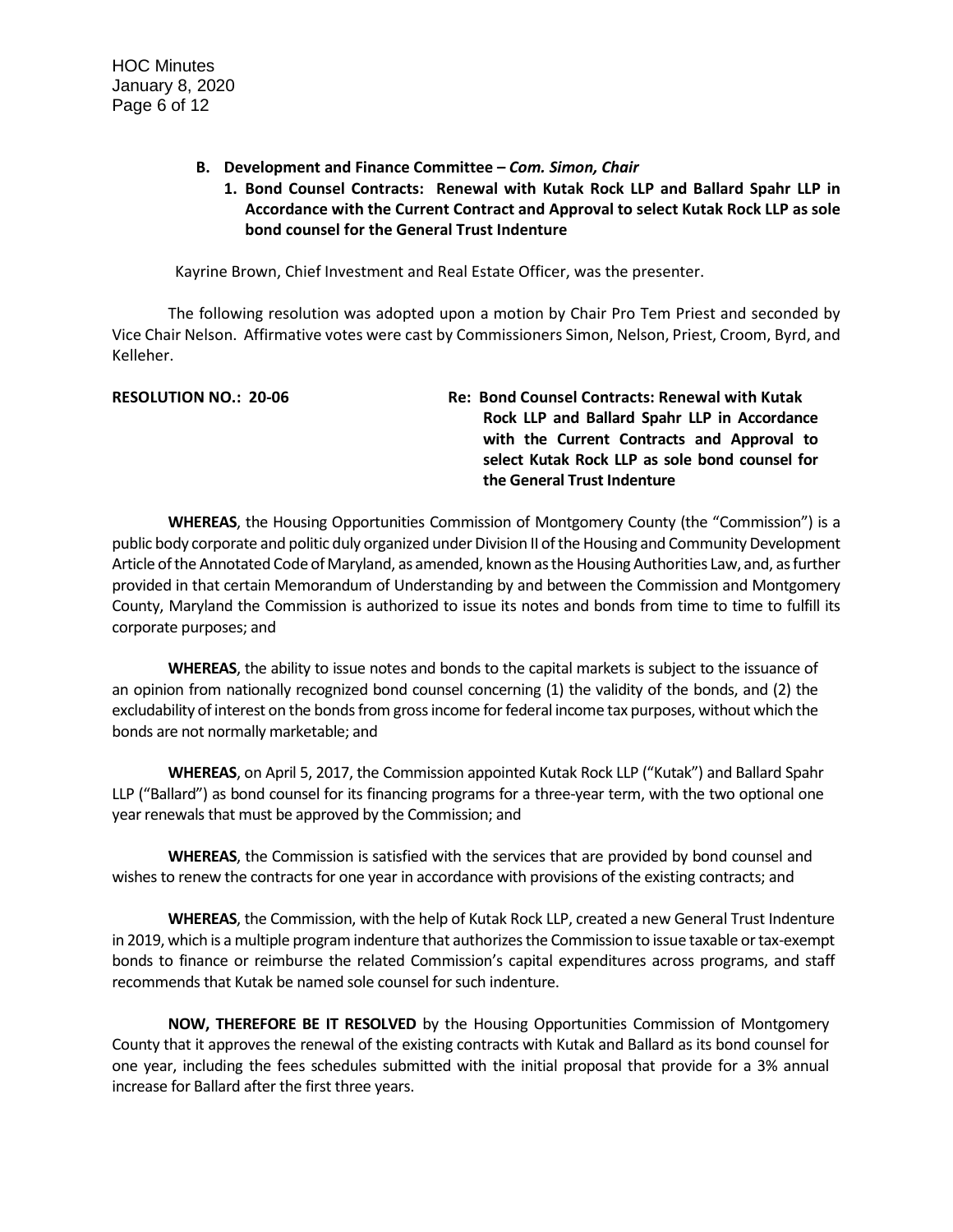HOC Minutes January 8, 2020 Page 7 of 12

**BE IT FURTHER RESOLVED** by the Housing Opportunities Commission of Montgomery County that it approves the selection of Kutak as its sole bond counsel for the newly created General Trust Indenture with compensation that is consistent with the existing engagements.

**BE IT FURTHER RESOLVED** by the Housing Opportunities Commission of Montgomery County that it approves the maximum aggregate contract amount of \$600,000 annually.

**BE IT FURTHER RESOLVED** by the Housing Opportunities Commission of Montgomery County that the Executive Director, or his designee, is authorized, without any further action on its part, to take any and all other actions necessary and proper to carry out the transactions and actions contemplated herein, including the execution of any documents related thereto.

# **2. Stewartown Homes: Authorization to Select General Contractor for the Renovation of Stewartown Homes in Accordance with RFQ #2121 and RFP #2121-01; Approval to Freeze Leasing to Facilitate Renovation; and Approval of Request for Additional Predevelopment Funds**

Marcus Ervin, Housing Acquisitions Manager, and Gio Kaviladze, Senior Financial Analyst, were the presenters.

The following resolution was adopted upon a motion by Commissioner Croom and seconded by Chair Pro Tem Priest. Affirmative votes were cast by Commissioners Simon, Nelson, Priest, Croom, Byrd, and Kelleher.

| <b>RESOLUTION NO.: 20-07</b> | <b>RE: Stewartown Homes: Authorization to Select</b>      |
|------------------------------|-----------------------------------------------------------|
|                              | General Contractor for the Renovation of                  |
|                              | Stewartown Homes in Accordance with RFQ #2121             |
|                              | and RFP #2121-01; Approval to Freeze Leasing to           |
|                              | <b>Facilitate Renovation; and Approval of Request for</b> |
|                              | <b>Additional Predevelopment Funds</b>                    |

**WHEREAS**, the Housing Opportunities Commission of Montgomery County ("HOC" or the "Commission") seeks to preserve Montgomery County's existing affordable housing, including that subsidized by Rental Assistance Payment ("RAP") contracts and Section 236 financing facing growing sustainability challenges; and

**WHEREAS**, Stewartown Homes (the "Property"), located at 9310 Merust Lane, Gaithersburg, was built in 1977 under the Section 236 Program and consists of 94 townhome units, 19 of which were subsidized by a RAP contract, in twelve (12) buildings on three (3) parcels totaling 15 acres of land; and

**WHEREAS**, the Property, with the exception of ongoing capital improvements, has not had major renovations within the last twenty years; and

**WHEREAS**, the Commission approved a predevelopment plan at the May 2, 2018 Commission meeting to comprehensively renovate the Property in order to maximize its life, public purpose, and financial contribution to HOC; and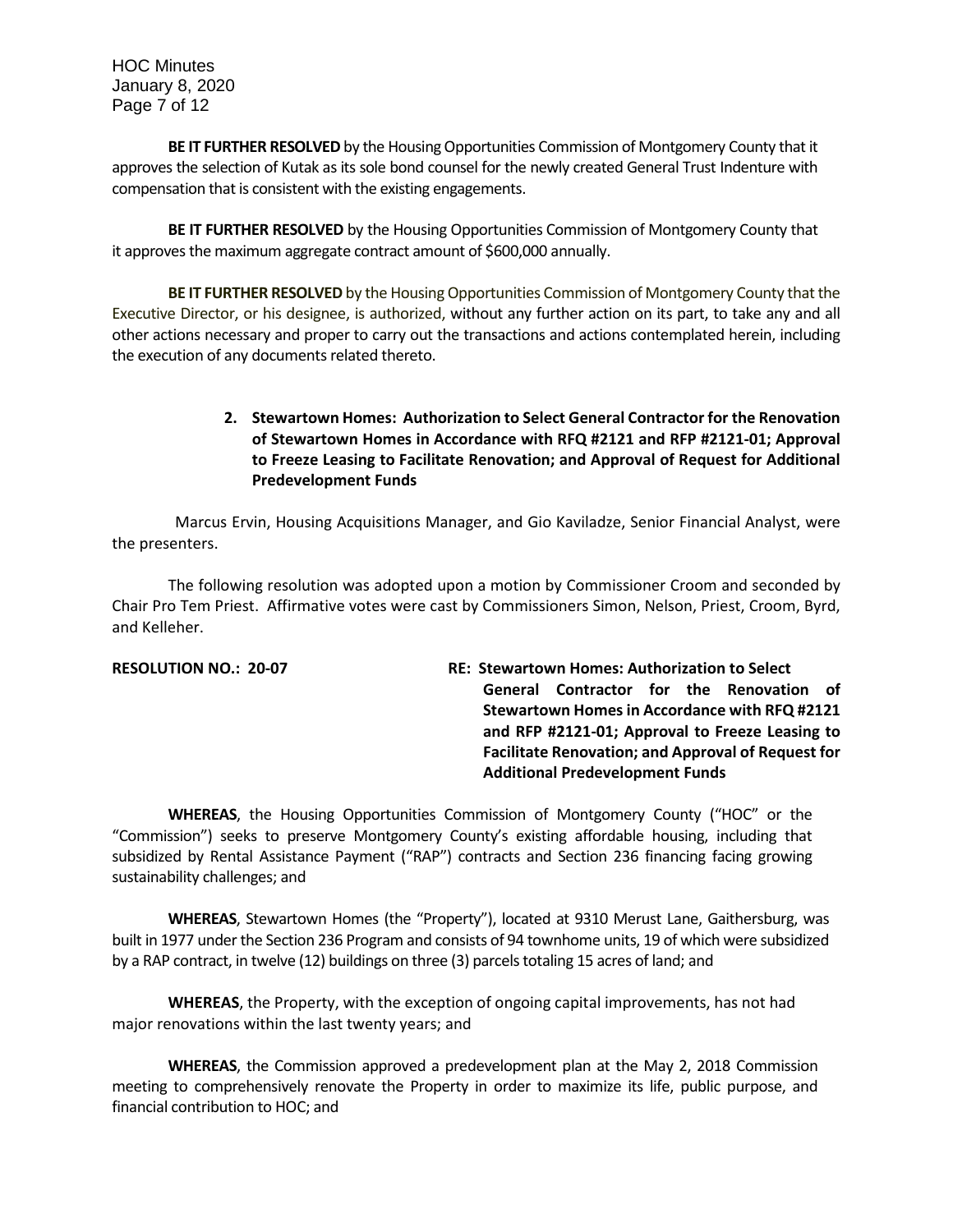HOC Minutes January 8, 2020 Page 8 of 12

**WHEREAS**, in August 2018, HOC started Phase 1 of the General Contractor ("GC") evaluation and selection process for the upcoming renovation by issuing a Request for Qualifications ("RFQ") to solicit qualifications statements from all interested GCs and to pre-qualify contractors for Phase 2 of the selection process; and

**WHEREAS**, in September 2019, HOC started Phase 2 of the GC selection process by issuing an RFP to those GCs qualified via the RFQ for the selection of general contractor to renovate the Property; and

**WHEREAS**, Harkins Builders ("Harkins") submitted the most advantageous proposal in response to the RFQ and RFP and staff recommends the selection of Harkins as general contractor for the renovation of the Property; and

**WHEREAS**, staff will present to the Commission (1) a Final Development Plan after the construction costs and budget are finalized, and (2) a Financing Plan after potential capital providers, amounts, and terms are assessed, and such plans will identify the sources of funds to finance all expected predevelopment and development costs; and

**WHEREAS**, in March 2017 and May 2018, the Commission approved an aggregate amount of \$350,000 in funding from the Opportunity Housing Reserve Fund ("OHRF") for predevelopment activities for the renovation of the Property; and

**WHEREAS,** costs related to the conversion of the expiring RAP contract subsidizing 19 units at the Property to Project Based Section 8 assistance and other predevelopment expenses incurred to date have exhausted the predevelopment funding previously authorized by the Commission; and

**WHEREAS,** in preparation for the upcoming tax credit re-syndication, bond financing, and renovation, staff projects an additional \$350,000 in funding will be needed to cover predevelopment expenses through closing; and

**WHEREAS,** the upcoming renovation will take place in phases, with each phase lasting approximately two months and comprising up to 16 units, and the Property will need to make this number of units available for renovation through either vacancy or temporary resident relocations offsite; and

**WHEREAS,** to minimize the number of residents that will be impacted by temporary relocations off-site during the construction, staff requests the Commission's authorization to freeze leasing at the property immediately and hold any upcoming vacancies, up to 16 vacant units required for each phase of renovation, for the duration of the renovation.

**NOW, THEREFORE, BE IT RESOLVED** by the Housing Opportunities Commission of Montgomery County that Harkins is selected as the General Contractor for renovation of the Property, and the Executive Director is authorized to negotiate contract terms with Harkins for the renovations contemplated under RFQ #2121 and RFP #2121-01 for the Property.

**BE IT FURTHER RESOLVED** that the Housing Opportunities Commission of Montgomery County approves an additional \$350,000 in predevelopment funding from the OHRF for design and due diligence related to the renovation of the Project, bringing the total authorized funding to \$700,000, to be repaid to the OHRF by the construction financing for the renovation of the Property.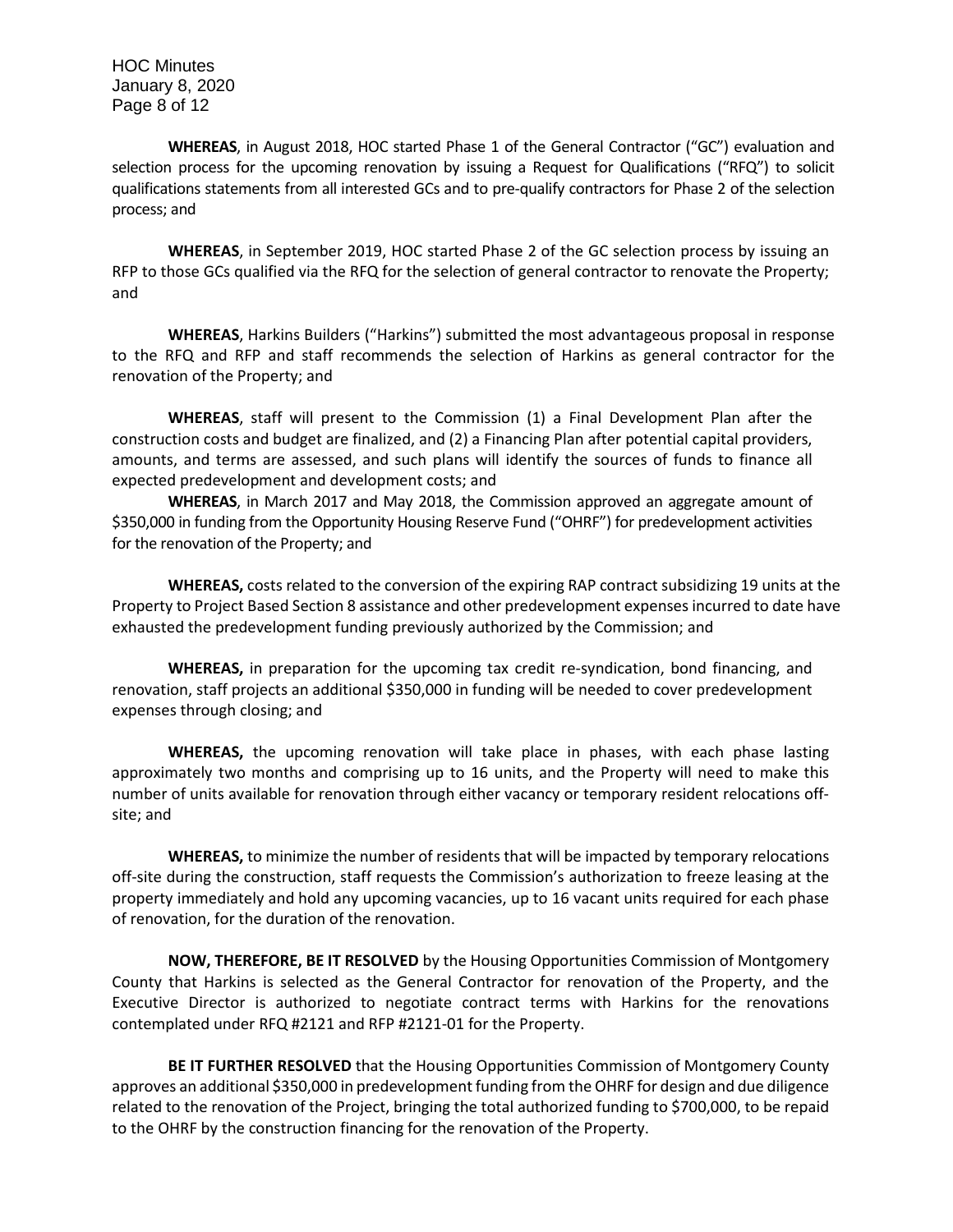**BE IT FURTHER RESOLVED** by the Housing Opportunities Commission of Montgomery County that it hereby authorizes HOC staff and the Property's management to freeze leasing any vacant units beginning immediately and to hold any upcoming vacancies, up to 16 vacant units, for the duration of the renovation.

**BE IT FURTHER RESOLVED** by the Housing Opportunities Commission of Montgomery County that the Executive Director, or his designee, is authorized and directed, without further action on the part of the Commission, to take any and all other actions necessary and proper to carry out the transaction contemplated herein including, without limitation, the negotiation and execution of related documents.

#### VII. **ITEMS REQUIRING DELIBERATION and/or ACTION**

**1. Elizabeth House III: Approval to Convert and Transfer Public Housing Subsidy from Elizabeth House to Elizabeth House III, and Execute HUD Agreements and Other Documents in Connection Therewith**

 Zachary Marks, Director of Development, and Eamon Lorincz, Deputy General Counsel, were presenters

The following resolution was adopted upon a motion by Vice Chair Nelson and seconded by Commissioner Kelleher. Affirmative votes were cast by Commissioners Simon, Nelson, Priest, Croom, Byrd, and Kelleher.

| <b>RESOLUTION NO.: 20-08</b> | RE: Elizabeth House III: Approval to Convert and |
|------------------------------|--------------------------------------------------|
|                              | Transfer Public Housing Subsidy from Elizabeth   |
|                              | House to Elizabeth House III, and Execute HUD    |
|                              | Agreements and Other Documents in Connection     |
|                              | <b>Therewith</b>                                 |
|                              |                                                  |

**WHEREAS**, the Housing Opportunities Commission of Montgomery County ("Commission" or "HOC"), a public body corporate and politic duly organized under Division II of the Housing and Community Development Article of the Annotated Code of Maryland, as amended, known as the Housing Authorities Law, is authorized thereby to effectuate the purpose of providing affordable housing, including providing financing for the construction of rental housing properties which provide a public purpose.

**WHEREAS**, the Commission desires to convert the Public Housing subsidy provided to one hundred and six (106) Public Housing units located at the multifamily housing community commonly known as Elizabeth House (the "Converting Units") as follows: (a) eighty (80) units to a form of project-based assistance under Section 8 of the United States Housing Act of 1937, as amended, pursuant to the United States Department of Housing and Urban Development's ("HUD") Rental Assistance Demonstration ("RAD") Program (the "RAD Units") and (b) twenty-six (26) units to Tenant Protection Vouchers pursuant to demolition and disposition application made pursuant to Section 18 of the U.S. Housing Act of 1937 (the "Tenant Protection Vouchers"), which Tenant Protection Vouchers are expected to be processed simultaneously with the RAD Units (collectively, the "RAD Conversion");

**WHEREAS**, in connection with the RAD Conversion, the Commission desires to transfer such assistance (the "RAD Transfer") to a project to be constructed in Silver Spring, Maryland and to be commonly known as Elizabeth House III located at 1315 Apple Avenue in Silver Spring, Maryland (the "Project").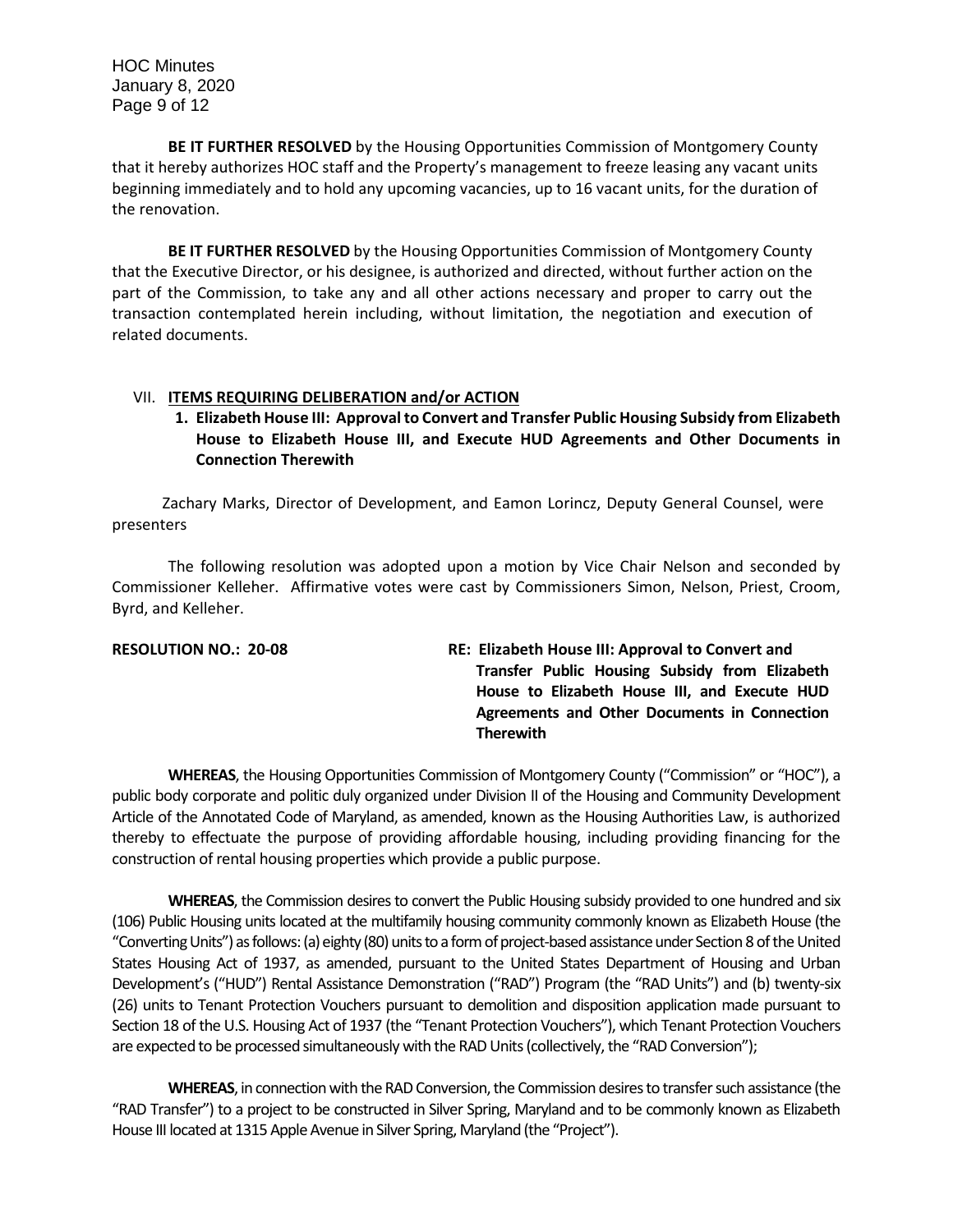HOC Minutes January 8, 2020 Page 10 of 12

**WHEREAS**, in connection with the RAD Conversion and the RAD Transfer, the Commission and Elizabeth House III Limited Partnership, a Maryland limited partnership (the "Partnership"), which is the owner of the Project and is a tax credit partnership ultimately controlled by the Commission, as the sole member of its general partner, desire to enter into various agreements, including without limitation, an Amendment to the RAD Conversion Commitment, Master Lease Agreement for RAD Temporary Housing in Place (Elizabeth House III), Certification and Assurances, and Consolidated Owner Certification – Rental Assistance Demonstration, RAD Use Agreement, RAD Subordination Agreement(s), Housing Assistance Payment (HAP) Contract and such other documents as may be required by the RAD Conversion Commitment (collectively, the "HUD Agreements").

**WHEREAS**, the Commissioners have determined it to be in the best business and interest of the Commission and the Partnership to complete the RAD Conversion and RAD Transfer and to enter into the HUD Agreements.

**NOW, THEREFORE, BE IT RESOLVED**, by the Housing Opportunities Commission of Montgomery County, for itself and, with respect to the Partnership, additionally in its capacity as the sole member of the general partner of the Partnership, that (A) the Commission and the Partnership, as applicable, are hereby authorized to perform their respective obligations under the HUD Agreements and (B) the Executive Director is authorized to execute and deliver (i) the HUD Agreements, (ii) any and all documents deemed necessary and appropriate to obtain HUD approval (the "HUD Approval") for the RAD Conversion and RAD Transfer and (iii) any other documents reasonably required to be executed by the Commission or the Partnership to carry out the transactions contemplated by the HUD Agreements.

**BE IT FURTHER RESOLVED**, that the Commission hereby authorizes the Executive Director, without any further action on its part, to take any and all other actions necessary and proper to carry out the transaction and actions contemplated herein, including without limitation, finalizing the submission to HUD of all documents required by HUD to obtain the HUD Approval and, upon receipt of such HUD Approval, completing the RAD Conversion and RAD Transfer.

**BE IT FURTHER RESOLVED,** by the Commission that all actions of the Commission, the Partnership and their respective officers prior to the date hereof and consistent with the terms of this resolution are ratified and confirmed, including, but not limited to, the initial submission of the RAD closing package and the execution of the RAD Conversion Commitment.

**2. West Side at Shady Grove: Approval of a Resolution Declaring the Official Intent of the Housing Opportunities Commission of Montgomery County to Reimburse itself with the Proceeds of a Future Tax-Exempt Borrowing for Certain Capital Expenditures to be Undertaken in Connection with the Acquisition and Development of the Property**

 Kayrine Brown, Chief Investment and Real Estate Officer, and Marcus Ervin, Housing Acquisitions Manager, were presenters

**RESOLUTION NO.: 20-09 Re: West Side at Shady Grove: Approval of a Resolution Declaring the Official Intent of the Housing Opportunities Commission of Montgomery County to Reimburse itself with the Proceeds of a Future Tax-Exempt Borrowing for Certain Capital Expenditures to be Undertaken in Connection with the Acquisition and Development of the Property**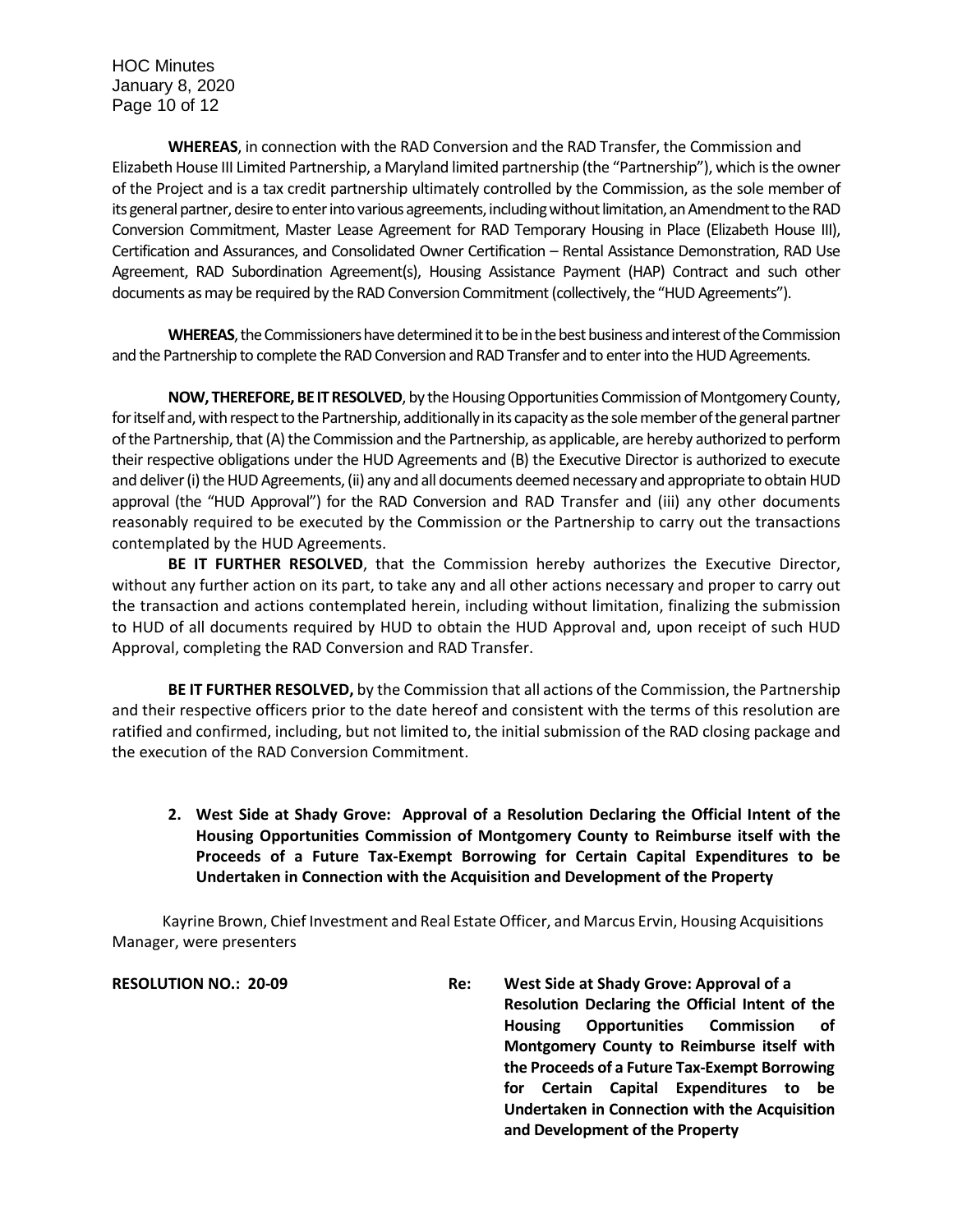HOC Minutes January 8, 2020 Page 11 of 12

**WHEREAS**, the Housing Opportunities Commission of Montgomery County (the "Commission"), a public body corporate and politic duly organized under Division II of the Housing and Community Development Article of the Annotated Code of Maryland, as amended, known as the Housing Authorities Law, and authorized thereby to effectuate the purpose of providing affordable housing, including providing for the acquisition, construction, rehabilitation and/or permanent financing or refinancing (or a plan of financing) of the multifamily rental housing properties which provide a public purpose; and

**WHEREAS**, the Commission has determined that it is in the best interest of the Commission to make certain capital expenditures on the projects named in this Resolution; and

**WHEREAS**, the Commission currently intends and reasonably expects to participate in taxexempt borrowings to finance such capital expenditures in an amount not to exceed \$100,000,000, *all or a portion of which may reimburse* the Commission for the portion of such capital expenditures incurred or to be incurred subsequent to the date which is 60 days prior to the date hereof but before such borrowing, and the proceeds of such tax-exempt borrowing will be allocated to reimburse the Commission's expenditures within 18 months of the later of the date of such capital expenditures or the date that the Projects (as hereinafter defined) is placed in service (but in no event more than 3 years after the date of the original expenditure of such moneys); and

**WHEREAS**, the Commission hereby desires to declare its official intent, pursuant to Treasury Regulation §1.150-2, to reimburse the Commission for such capital expenditures with the proceeds of the Commission's future tax-exempt borrowing for such projects named in this Resolution.

#### **NOW, THEREFORE, BE IT RESOLVED BY THE COMMISSION THAT:**

Section 1. *Declaration of Official Intent.* The Commission presently intends and reasonably expects to finance costs related to the acquisition, predevelopment, development, and equipping of the property known as West Side at Shade Grove Multi-Family Parcel D (the "Project"), generally located in Gaithersburg area of Montgomery County, with moneys currently contained in its Opportunity Housing Reserve Fund, and General Fund Property Reserve Account, County Revolving Fund accounts, and any other funds of the Commission so designated for use by the Commission.

Section 2. *Dates of Capital Expenditures.* All of the capital expenditures covered by this Resolution which may be reimbursed with proceeds of tax-exempt borrowings will be incurred not earlier than 60 days prior to the date of this Resolution except preliminary expenditures as defined in Treasury Regulation Section 1.150-2(f)(2) (e.g. architect's fees, engineering fees, costs of soil testing and surveying).

Section 3. *Issuance of Bonds or Notes.* The Commission presently intends and reasonably expects to participate in tax-exempt borrowings of which proceeds in an amount not to exceed \$100,000,000 will be applied to reimburse the Commission for its expenditures in connection with the Project.

Section 4. *Confirmation of Prior Acts.* All prior acts and doings of the officials, agents and employees of the Commission which are in conformity with the purpose and intent of this Resolution, and in furtherance of the Project, shall be and the same hereby are in all respects ratified, approved and confirmed.

Section 5. *Repeal of Inconsistent Resolutions.* All other resolutions of the Commission, or parts of resolutions, inconsistent with this Resolution are hereby repealed to the *extent* of such inconsistency.